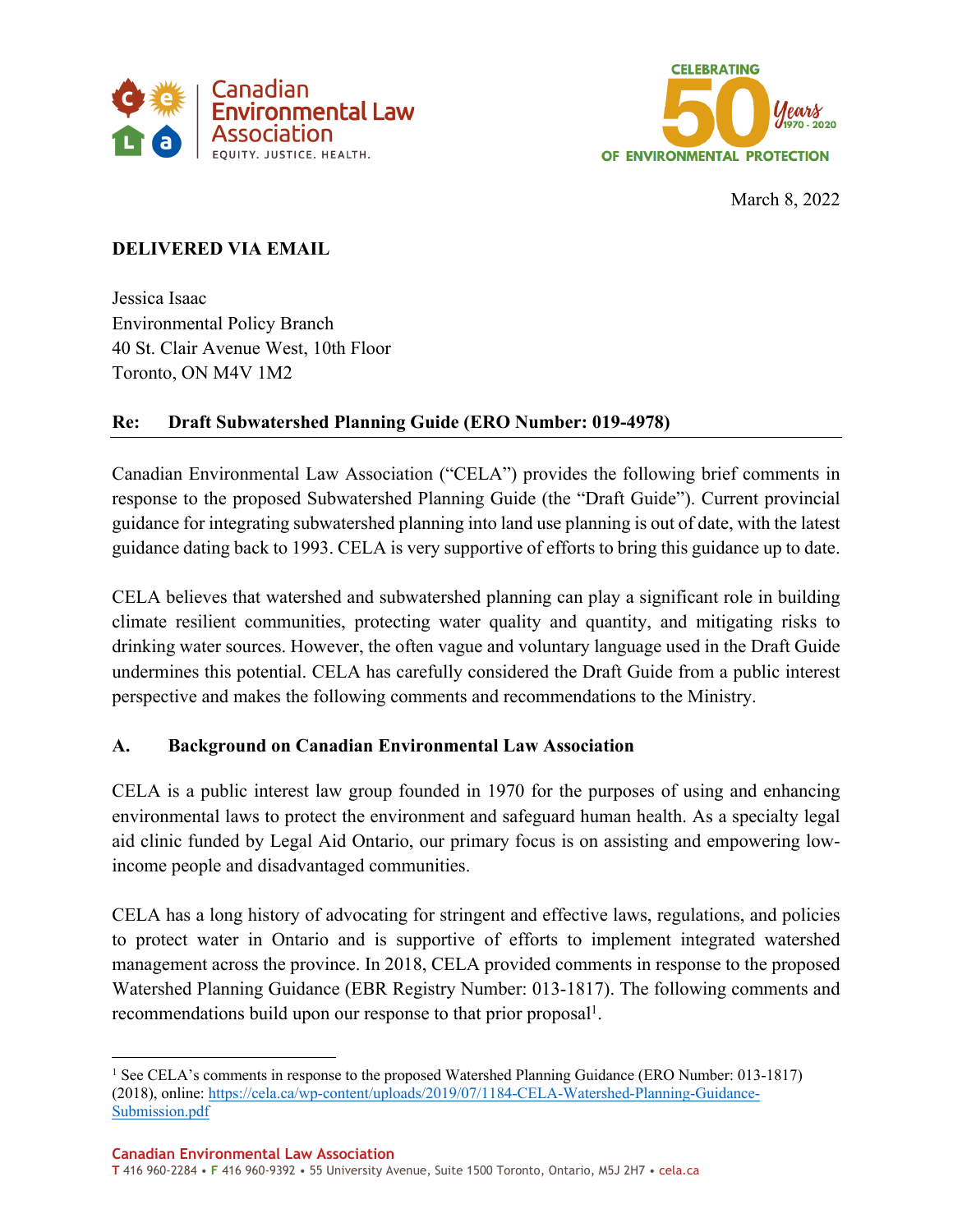#### **B. General Comments About ERO Proposal Notice and Public Consultation Effort**

CELA commends the Ministry for including the full Draft Guide associated with the proposal. 2 Further, CELA appreciates that the Ministry provided a 45-day public comment period and that, promptly after posting the proposal notice, the Ministry hosted webinars for the public to provide details and answer questions. Similar measures ought to be implemented in all situations, as they create the conditions for a more meaningful public engagement process, in keeping with the purpose of Ontario's *Environmental Bill of Rights, 1993*.

CELA **recommends** that: (i) longer comment periods be provided more generally, and (ii) webinars be provided for the interested public.

**RECOMMENDATION NO. 1:** Longer comment periods should be provided more generally and associated webinars should be provided for the interested public.

## **C. Analysis of Subwatershed Planning Guide**

## *i. Subwatershed Planning – Generally*

#### *Appropriate Planning Scale and Scope*

In previous submissions, CELA has recommended that the Ontario government demonstrate its commitment to fully implementing integrated watershed management in the province by aligning municipal boundaries with watershed boundaries.<sup>3</sup> CELA re-iterates that there is a great deal of complexity in subwatershed planning and coordination is required as there will be municipalities with footprints in multiple watersheds, watersheds with multiple municipalities, conservation authorities, single tier municipalities, upper-tier municipalities, and so on. As such, having municipal boundaries at an ecologically relevant scale would enable more efficient planning on watershed and subwatershed bases.

**RECOMMENDATION NO. 2:** The Ontario government should demonstrate its commitment to fully implementing integrated watershed management in the province by aligning municipal boundaries with watershed boundaries.

<sup>2</sup> https://ero.ontario.ca/notice/019-4978

<sup>3</sup> See for example: CELA's Submission Re: Watershed Planning Guidance (2018), online: https://cela.ca/wpcontent/uploads/2019/07/1184-CELA-Watershed-Planning-Guidance-Submission.pdf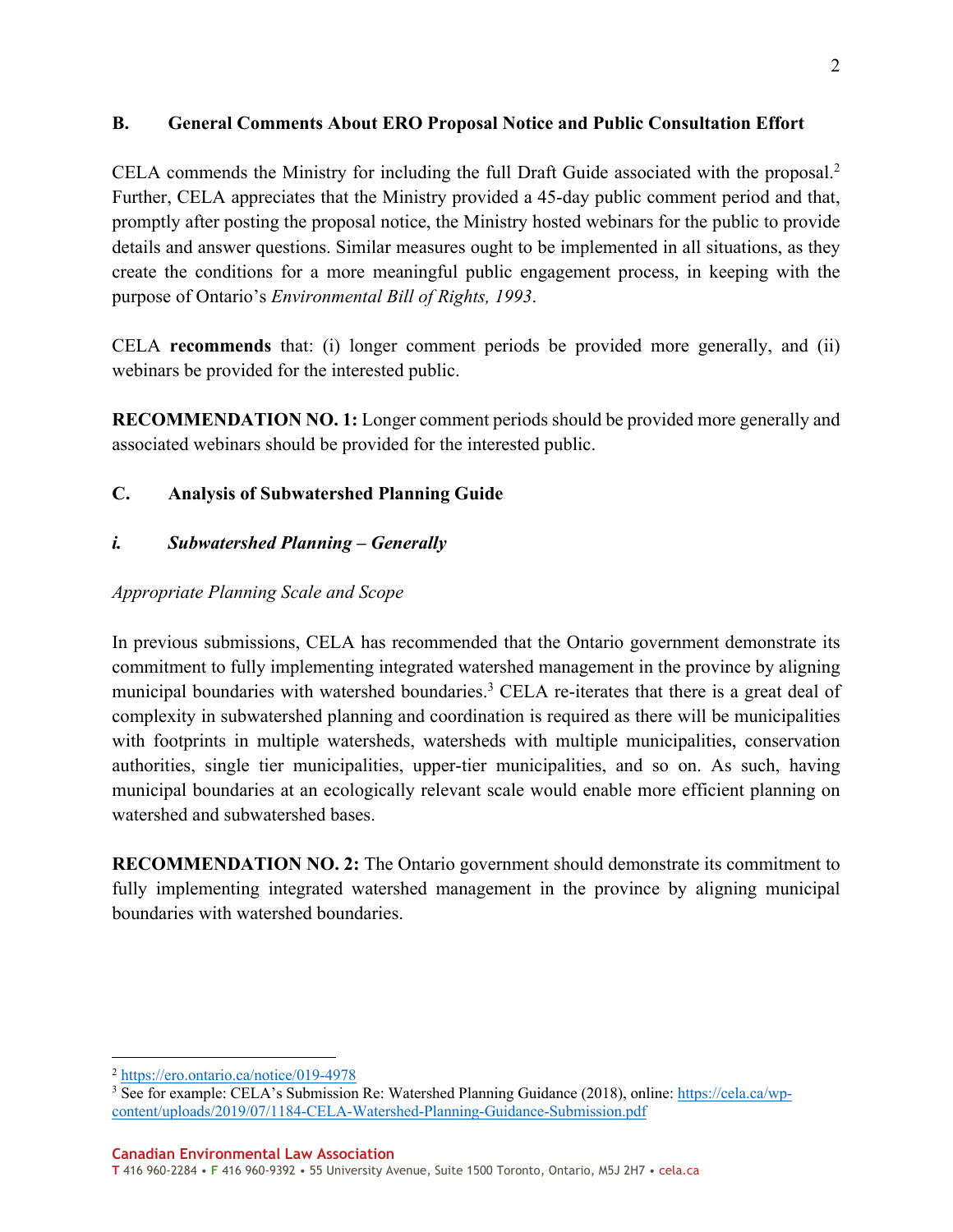#### *Policy Context*

While CELA supports recognition of the "key land use planning direction related to watershed/subwatershed planning" referenced in the Draft Guide, CELA **recommends** addition of the following:

• **Great Lakes Protection Act** provides clear government commitment to protecting the waters, habitats and species of the Great Lakes and provides that *Planning Act* and other land use planning policy decisions must be in conformity with initiatives and policies of the *Great Lakes Protection Act*.

Subwatershed planning applies in Great Lakes watersheds and must be informed by Great Lakes protection goals and initiatives.

**RECOMMENDATION NO. 3:** The Draft Guide should explicitly recognize the *Great Lakes Protection Act* in its assessment of the policy context for subwatershed planning.

## *Principles for Subwatershed Planning*

In general, CELA supports the Draft Guide's list of principles for subwatershed planning. Specifically, CELA supports the principle that a plan should "protect, enhance and restore the quality and quantity of water and maintain and restore/enhance critical natural systems interactions [...]" and the recognition that a subwatershed planning process requires a precautionary and adaptive management approach.

However, CELA submits that the language used to describe the principle of Indigenous engagement is insufficient and **recommends** the following revision:

• Planning authorities are encouraged to must build stronger relationships, collaborate, and partner with, and meaningfully involve Indigenous communities.

CELA further **recommends** that the following additional principles be added:

- A subwatershed plan addresses climate change mitigation and adaptation, including resilience to increased flooding risk.
- Planning authorities must apply an equity lens when developing and implementing a subwatershed plan.

Integrating equity into subwatershed planning means that subwatershed plans must be developed and implemented in such a way that they do not lead to differential treatment, hardship, or disadvantage to some populations. For example, the River Network's WRAP (National Water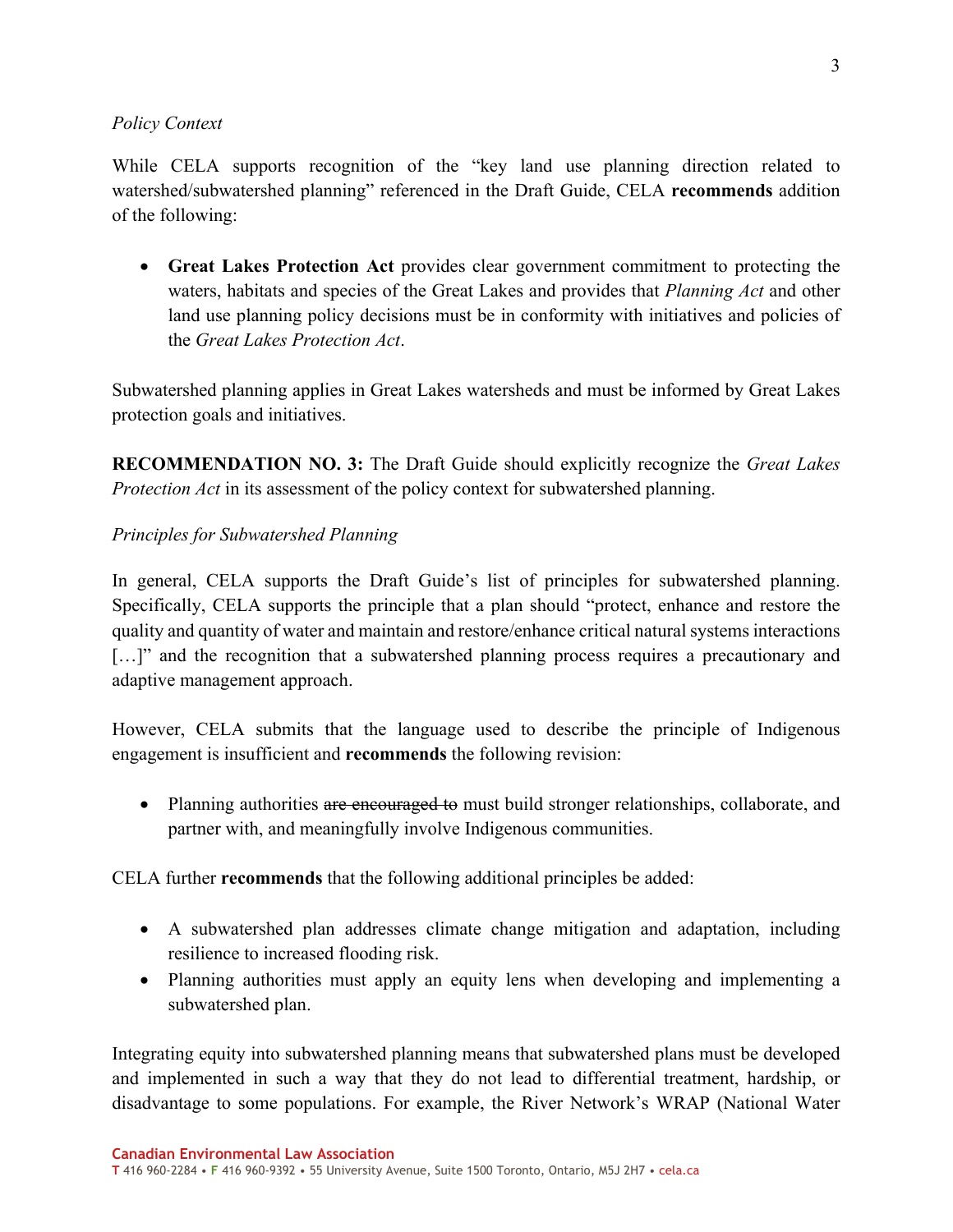Reuse Action Plan) Pilot Project identified that "equity mapping" can be a valuable first step to help 'set the table' among stakeholders.<sup>4</sup> This step helps identify what communities, neighbourhoods, or community-based organizations have been historically missing from water planning efforts, despite having needs that could be addressed.

**RECOMMENDATION NO. 4:** The Draft Guide's principle about Indigenous engagement should be revised to indicate that planning authorities *must* build stronger relationships, collaborate, and partner with, and meaningfully involved Indigenous communities.

**RECOMMENDATION NO. 5:** The Draft Guide's list of principles for subwatershed planning should include the following:

- A subwatershed plan addresses climate change mitigation and adaptation, including resilience to increased flooding risk.
- Planning authorities must apply an equity lens when developing and implementing a subwatershed plan.

## *Application Across the Province*

The Draft Guide states that "[t]he Provincial Policy Statement ("PPS"), Greenbelt Plan, A Place to Grow: Growth Plan for the Greater Golden Horseshoe ("Growth Plan"), Niagara Escarpment Plan, Lake Simcoe Protection Plan, and Oak Ridges Moraine Conservation Plan all recognize or require watershed or subwatershed planning (or equivalent) to inform land use planning by municipalities."5

While CELA supports the inclusion of the land-use planning policies in the Draft Guide, they are insufficient to address the need for watershed and subwatershed planning across the province. CELA **recommends** that subwatershed planning be made mandatory across the province for all municipal planning in conjunction with surrounding municipalities in the same watershed and, where applicable, the local conservation authority.

**RECOMMENDATION NO. 6:** Subwatershed planning should be restored as mandatory across the province for all municipal planning in conjunction with surrounding municipalities in the same watershed and, where applicable, the local conservation authority.

<sup>4</sup> https://www.rivernetwork.org/integrated-water-management-planning-equity/

<sup>5</sup> Draft Subwatershed Planning Guide at p 6.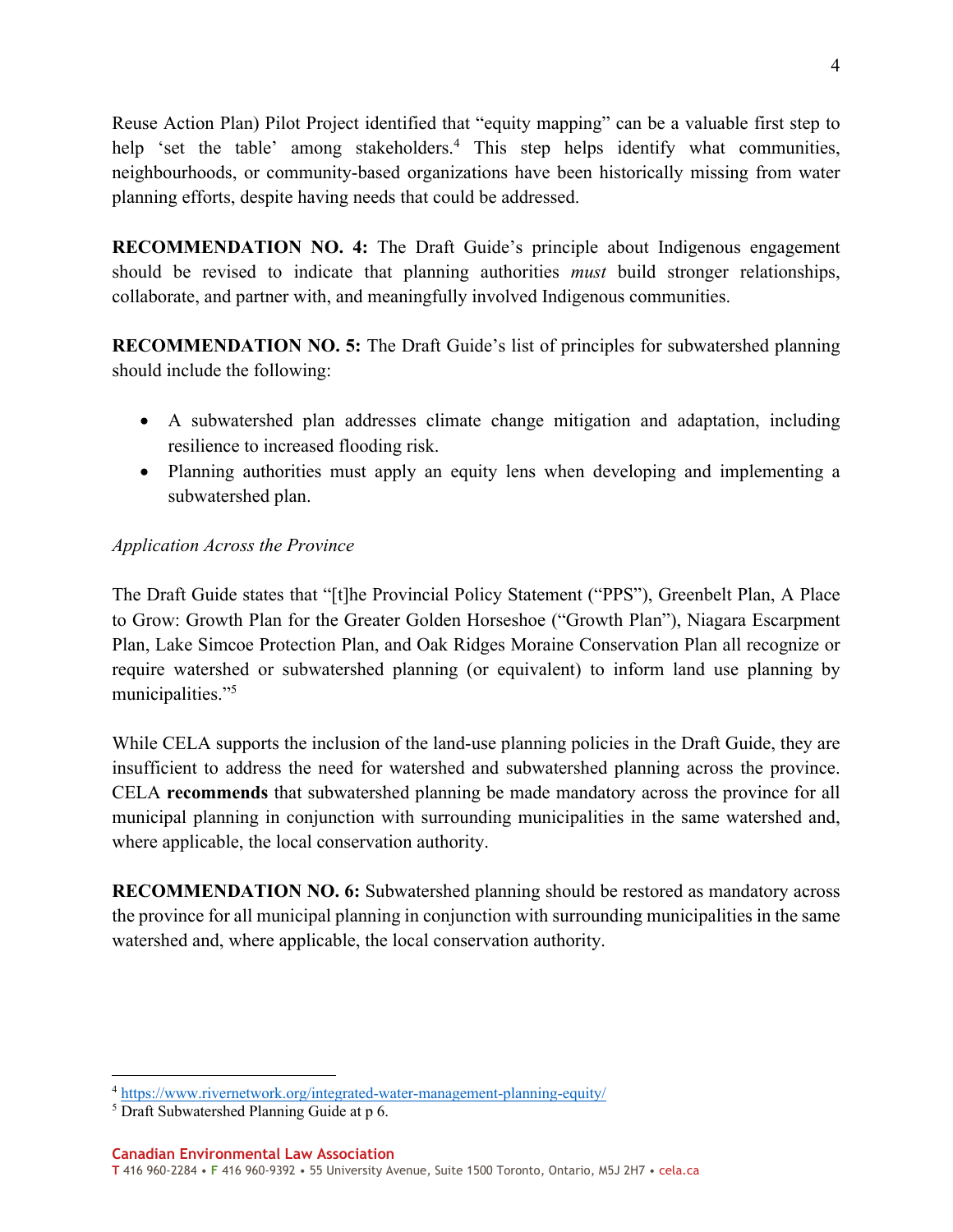#### *Subwatershed Planning Must be Informed by Watershed Planning*

The Draft Guide states that "[w]atershed planning, where undertaken, may inform subwatershed planning."6

To ensure effective integrated watershed management, CELA submits that subwatershed planning must always be informed by watershed planning. To this end, CELA **recommends** the province enable municipalities, conservation authorities and other land-use planning authorities to work together to undertake watershed planning across the province.

Updated guidance on watershed planning is required to ensure integrated watershed management is fully implemented in Ontario. In 2018, the Ministry of the Environment, Conservation and Parks, and the Ministry of Natural Resources and Forestry, posted a draft Watershed Planning Guidance document on the Environmental Registry of Ontario.<sup>7</sup> According to the ERO, this proposal is still under active review. However, during the "Proposed Subwatershed Planning Guide Information Webinar" hosted on February 16, MECP staff indicated that there was no intention to update and re-release this proposal.

CELA understands that there was extensive and detailed feedback provided during the public comment period for this Guidance document and that those recommendations would require substantive changed to the proposal. CELA **recommends** that the Ministry re-post an updated draft for further consultation.

**RECOMMENDATION NO. 7:** The Province should enable municipalities and conservation authorities to work together to undertake watershed planning across the province so that subwatershed plans are always informed by watershed plans.

**RECOMMENDATION NO. 8:** Taking into account comments and recommendations received in 2018, the Ministry should re-post an updated Watershed Planning Guidance document for further consultation.

#### *ii. The Role of Conservation Authorities*

The Draft Guide states that "[a] municipality may seek the involvement of a conservation authority in watershed or subwatershed planning by entering into a memorandum of understanding or service level agreement with the authority."<sup>8</sup> CELA submits that the role of conservation authorities in subwatershed planning should be encouraged.

<sup>6</sup> Draft Subwatershed Planning Guide at p 8.

<sup>7</sup> https://ero.ontario.ca/notice/013-1817

<sup>8</sup> Draft Subwatershed Planning Guide at p 13.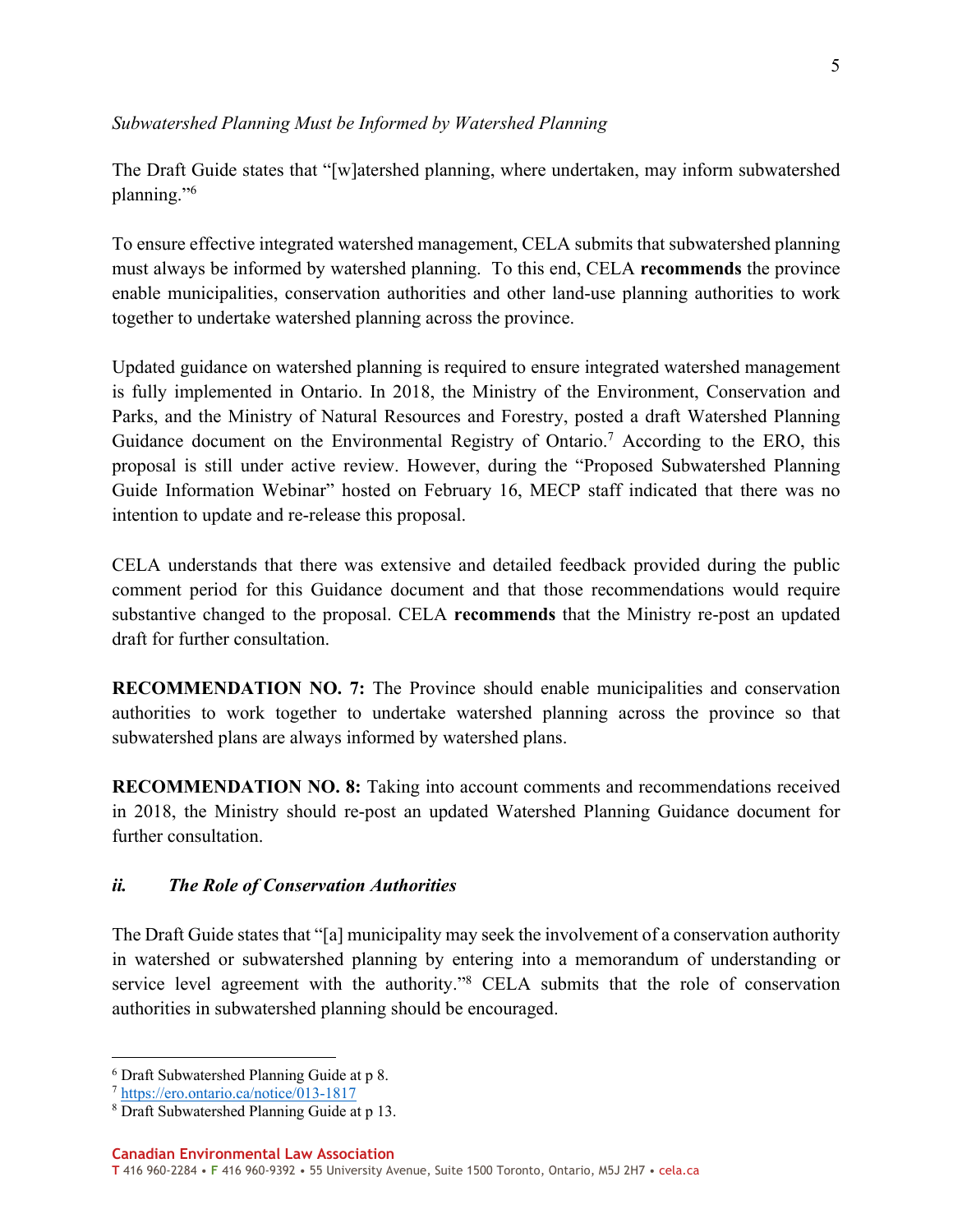6

As CELA has stated in prior submissions, conservation authorities are the only agency in Ontario that hold deep technical expertise at a watershed-scale.<sup>9</sup> This expertise has been acquired through decades of extensive stewardship, monitoring, research, mapping, and on‐the‐ground contact with the people within and the lands and waters of the regions in which they operate. There is no other agency, Ministry, or entity in Ontario with the same comprehensive understanding of integrated watershed management.

As such, CELA submits that watershed and subwatershed planning should not undertaken without the local conservation authority at the table. CELA **recommends** the Ministry review the Draft Guide to strengthen recognition of the important roles and expertise that local conservation authorities can play in leading or supporting subwatershed planning.

**RECOMMENDATION NO. 9:** Review the Draft Guide to strengthen recognition of the important roles and expertise that local conservation authorities can play in leading or supporting subwatershed planning.

## *iii. Climate Change*

Subwatershed planning is critical to addressing climate change and building climate resilient communities. Despite this, a thorough review of how climate change and climate adaptation should be considered in the preparation, implementation and evaluation of subwatershed plans is seriously lacking in the Draft Guide.

CELA **recommends** the Draft Guide be updated to require subwatershed plans:

- be based on recent climate models and scenarios for the subwatershed:
- address climate change mitigation and adaptation, including resilience to increased flooding risk; and
- include guidance on how to set or develop targets using climate information that can support and enhance watershed resilience.

**RECOMMENDATION NO. 10:** Require subwatershed plans (i) be based on recent climate models and scenerios for the subwatershed; (ii) address climate change mitigation and adaptation, including resilience to increased flooding risk; and (iii) include guidance on how to set or develop targets using climate information that can support and enhance watershed resilience.

<sup>9</sup> See CELA's comments regarding the regulatory proposals (Phase 1) under the Conservation Authorities Act (ERO Number 019‐2986) (2021), online: https://cela.ca/wp-content/uploads/2021/06/CAAct-Phase-1-Reg-Proposal-Submission-ERO-019-2986-210625.pdf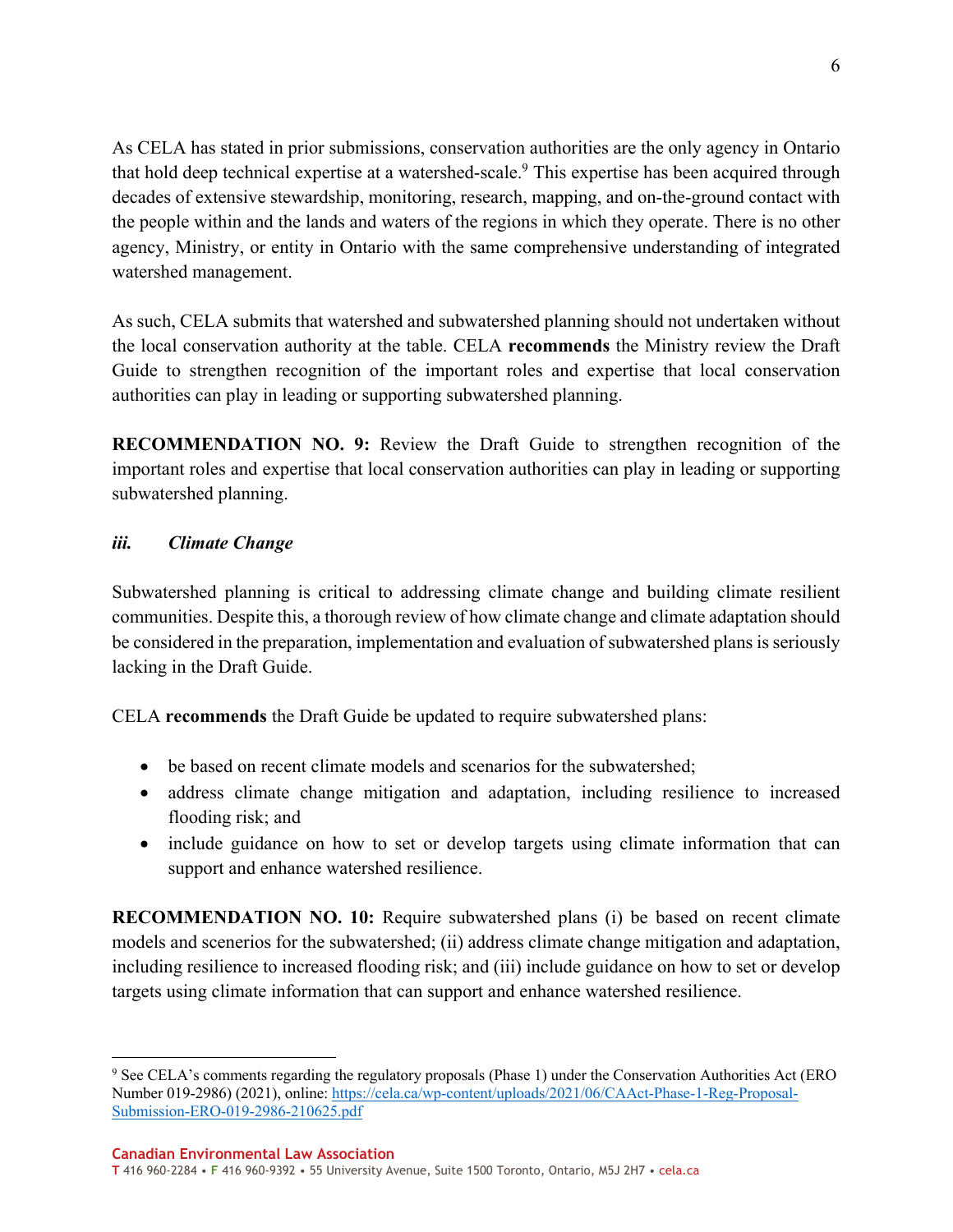#### *iv. Indigenous Engagement and Involvement*

The Draft Guide states that "[m]unicipalities are encouraged to work with Indigenous communities who may be interested in and affected by subwatershed planning" and provides a list of "best practices" for Indigenous engagement.<sup>10</sup> CELA submits that this use of voluntary language to describe Indigenous engagement throughout the Draft Guide is insufficient.

Under the PPS, planning authorities are required to engage with Indigenous communities and coordinate on land use planning matters. Further, there are well-established legal requirements for Indigenous engagement, such as the duty to consult and accommodate.

To the best of our knowledge, Indigenous engagement related to the Draft Guide was minimal. CELA submits a guide such as this needs to be developed in tandem with capacity support for First Nations so they can be effectively engaged and have purposeful roles in watershed planning at "sub" and larger watershed scales.

Further, there is no mention of the United Nations Declaration on the Rights of Indigenous Peoples ("UNDRIP) or the related principles of Free, Prior and Informed Consent ("FPIC"), Ownership, Control, Access, and Possession ("OCAP") in the Draft Guide. For example, with regard to Traditional Ecological Knowledge, the Draft Guide states "[e]ffective engagement with Indigenous communities may include the consideration of traditional ecological knowledge as part of watershed delineation and characterization."11 CELA **recommends** the Draft Guide explicitly recognize responsibilities under UNDRIP and incorporate the FPIC and OCAP principles as they pertain to subwatershed planning.

In recognition and respect of Indigenous traditional environmental knowledge, as well as their inherent, aboriginal and treaty rights, CELA **recommends** the province pursue a strategy with the federal government and Indigenous communities that will support the ability of Indigenous communities (and their technical designates) to be full participants in subwatershed planning and implementation. This includes facilitating their involvement in the development of the plan, their participation on subwatershed planning steering and advisory committees,and their involvement in the consultation process and in the implementation of those plans.

**RECOMMENDATION NO. 11:** Ensure Ontario's obligations to First Nations, Inuit, and Métis are fulfilled regarding subwatershed planning.

<sup>&</sup>lt;sup>10</sup> Draft Subwatershed Planning Guide at p 35.

<sup>&</sup>lt;sup>11</sup> Draft Subwatershed Planning Guide at p 36.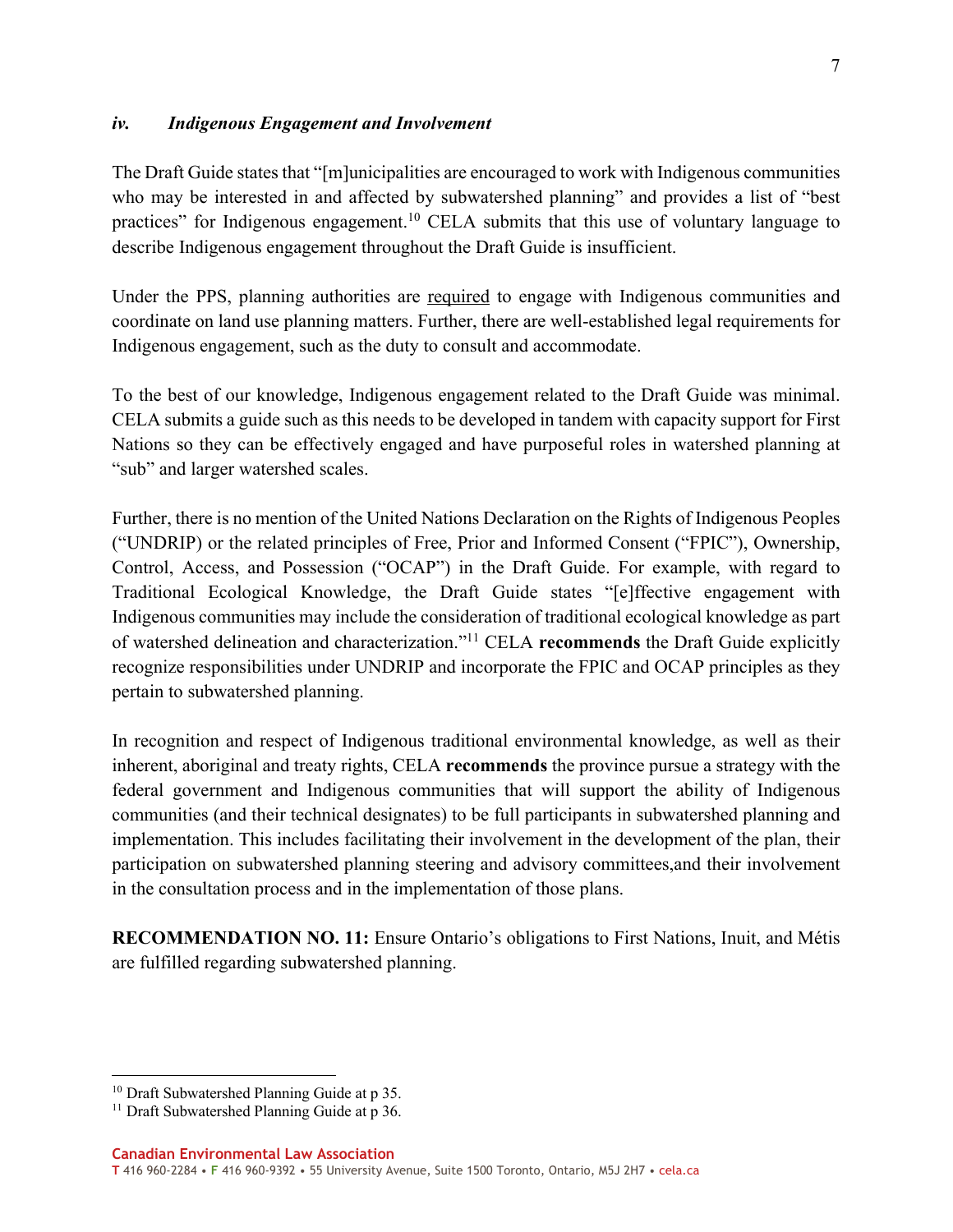#### *v. Funding for Subwatershed Planning*

The Draft Guide states that, prior to undertaking a subwatershed plan, best practices include "[d]etermining funding mechanisms and responsibilities. This may involve establishing the extent of funding, who should contribute and phasing."12

CELA submits that all authorities responsible for the development and implementation of subwatershed plans (including conservation authorities, municipalities, Indigenous communities and others) must be provided with adequate resources (including funding or funding tools, technical expertise and training, etc.) to match those responsibilities and allow them to carry them out within the necessary timeframes. We **recommend** the Draft Guide provide more information and guidance about where these resources will come from.

For example, larger municipalities could implement a program similar to existing stormwater charges, where money collected from this charge is used exclusively for integrated watershed management, including watershed and subwatershed planning.

**RECOMMENDATION NO. 12:** Provide more information about the resources that will be provided to assist authorities responsible for the development and implementation of subwatershed plans.

## *vi. Thorough Public Participation*

The "Public Engagement" portion of the Draft Guide is very brief and limited in detail.<sup>13</sup> CELA **recommends** this section of the Draft Guide be expanded to provide greater details and examples of how the public and stakeholder groups can play valuable roles in contributing to the preparation and implementation of subwatershed plans.

At a minimum, public engagement in subwatershed planning should ensure:

- Any member of the public has the opportunity to participate in subwatershed planning committees through an application process that is open and transparent.
- The public has easy access, including electronic web access, to all information, including policy instruments and scientific data, relevant to subwatershed planning.
- Subwatershed plans are prescribed for notice and comment on the Environmental Registry of Ontario.

<sup>&</sup>lt;sup>12</sup> Draft Subwatershed Planning Guide at p 20.

<sup>&</sup>lt;sup>13</sup> Draft Subwatershed Planning Guide at p 33-34.